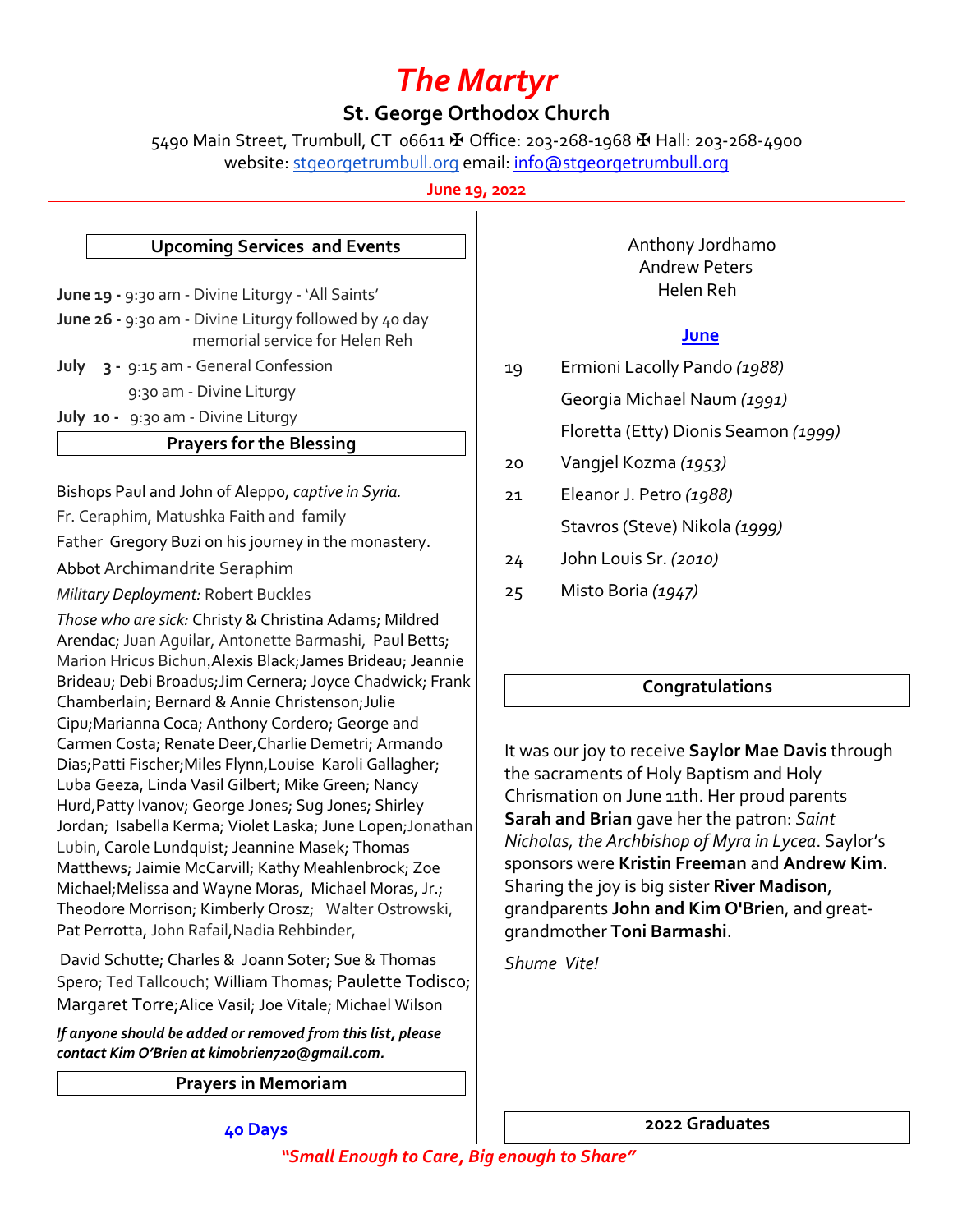Congratulations to our 2022 Graduates who recently completed their studies and graduated. We extend our best wishes to them for continued success!

*College:* 

**Jackie Goetz** - graduated with a Master of Science in Forensic Science from the University of New Haven.

**Owen Wight** – graduated from UConn with a BS in Engineering with a degree in Computer Science & Engineering, and a concentration of Cybersecurity.

## **Youth Rally**

The Diocese of New England recently announced the opening of registration for Youth Rally 2022.

Do you desire to connect with Orthodox youth, have questions about living our ancient faith in a modern world, or just plain love the outdoors? If you are an Orthodox youth between the ages of 9 and 17 sign up for Youth Rally 2020! Held in beautiful Contoocook, NH, this is a chance to make friends and memories for a lifetime! All the information for registration can be found at: www.dneyouthrally.com. There are also flyers at the candle desk.

## **Happy Father's Day**

St. George extends Happy Father's Day wishes to all our fathers, stepfathers, sons, stepsons, husbands, brothers, stepbrothers, great grandfathers, great grandsons, grandfathers, grandsons, great-uncles, uncles, nephews, godfathers, and all those who were "fathers" to us in our time of need.

**June Charity Tray**

This month's charity is again dedicated to **Trumbull Helps.** https://trumbullhelps.org



*Our goal is to make a difference by providing meals at the Bridgeport Rescue Mission, supporting the Trumbull Food Pantry, and coming together as a community to help others.*

## **Celebration of the Feast of All Saints of America**

Below find an email invitation from the CT Deanery to celebrate the Feast of All Saints of America:

*Dear Brothers in Christ,*

*Christ is in our Midst!*

*I would like to invite you and your parishioners to join us on the Feast of All Saints of America. (Sunday June 26). At 4 pm, that afternoon we will be serving the Akathist service to All the Saints of North America, with the relics and Icons of 10 of these American Saints. Following the service we will be serving some light refreshments and give people time to venerate, pray and be still before the relics of these saints.* 

*I hope you will be able to join us on this "Pilgrimage" to the Northwest Corner of Connecticut on this wonderful feast of our Orthodox Church in North America, and to invite and encourage you parishioners to join us as well. Sincerely in the Lord who is wonderful in His Saints,*